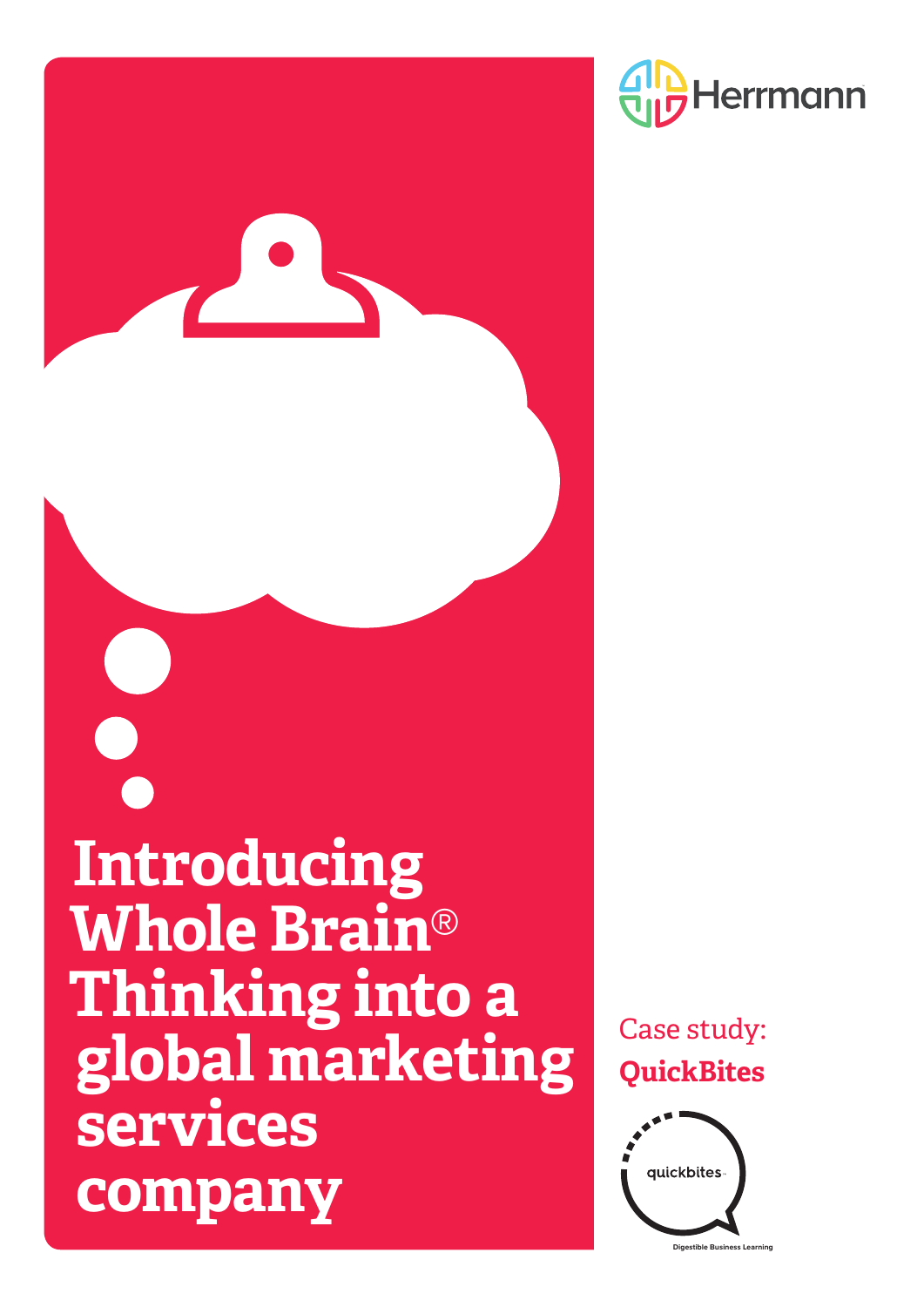### **Background**

When Descartes first uttered his famous quote "I think therefore I am" he not only birthed Western philosophy, he highlighted the role of thinking and its effect on all that we do, as a legitimate area of study.

As an experienced HR Practitioner, with a bent for observing human behaviour, I've long been fascinated with the way organisational cultures are created and the role of the individual within that culture. An organisation's culture is the sum of many parts, and is a direct result of the way people think and act. It goes like this, the way people think:



So if individual thinking is the foundation for the way an organisation behaves, how do we begin to dissect the way we think? How do we begin to understand the mechanisms of our thinking and, perhaps more importantly, if our thinking is not getting the results we want, how do we change?

We can begin by examining a person's thinking preferences and there is one tool that I have used for many years which I have had great success with—The Herrmann Brain Dominance Instrument® (HBDI®)—the foundation of Whole Brain® Technology.

The beauty of the tool is that it is very simple, and is easily applied. The HBDI identifies an individual's preferred approach to emotional, analytical, structural and strategic thinking and uses 4 colours (blue, green, red and yellow) to represent each style of thinking.

So how does thinking from a Whole Brain® perspective improve business performance? Because understanding your thinking preferences, and importantly those areas of thinking that you don't prefer or may even avoid, greatly enhances your ability to understand another's position.

It allows you to stop seeing difference and start seeing similarities, because ultimately it takes all preferences to run a business and build a successful culture.



The four-colour, four-quadrant graphic and Whole Brain® are trademarks of Herrmann Global © 2018

### **The Business Challenge**

When I was first employed in an HR capacity for the Australian arm of a global marketing services agency I was struck immediately by a subtle division within the organisation. The qualitative researchers, those whose work involved observing human behaviour and interaction to gain insight on buying preferences and product use, were invariably described in friendly derogatory terms by their quantitative counterparts.

The quantitative researchers used facts and complicated statistical analysis to decide how companies should develop their product lines and business. A common conversation went like this: "The 'quallies' never think about the numbers and they can't manage their projects within budget", while the 'quallies' shot back with "You 'quanties' stifle our creativity by only thinking about the numbers".

What I was witnessing, in plain view, was an argument between the left and right sides of the brain.

# **The Solution**

I introduced the HBDI as a way to make the conversation conscious and facilitate teamwork by helping people understand differences in working style and decision making.

The HBDI can be an invaluable tool to understand the many complex relationships that we all experience at work. It helps to depersonalise those relationships and diffuse tensions, enabling a shared commitment to building better team relationships and ways of working.

All staff received training that integrated the HBDI within the first 3 months of their employment.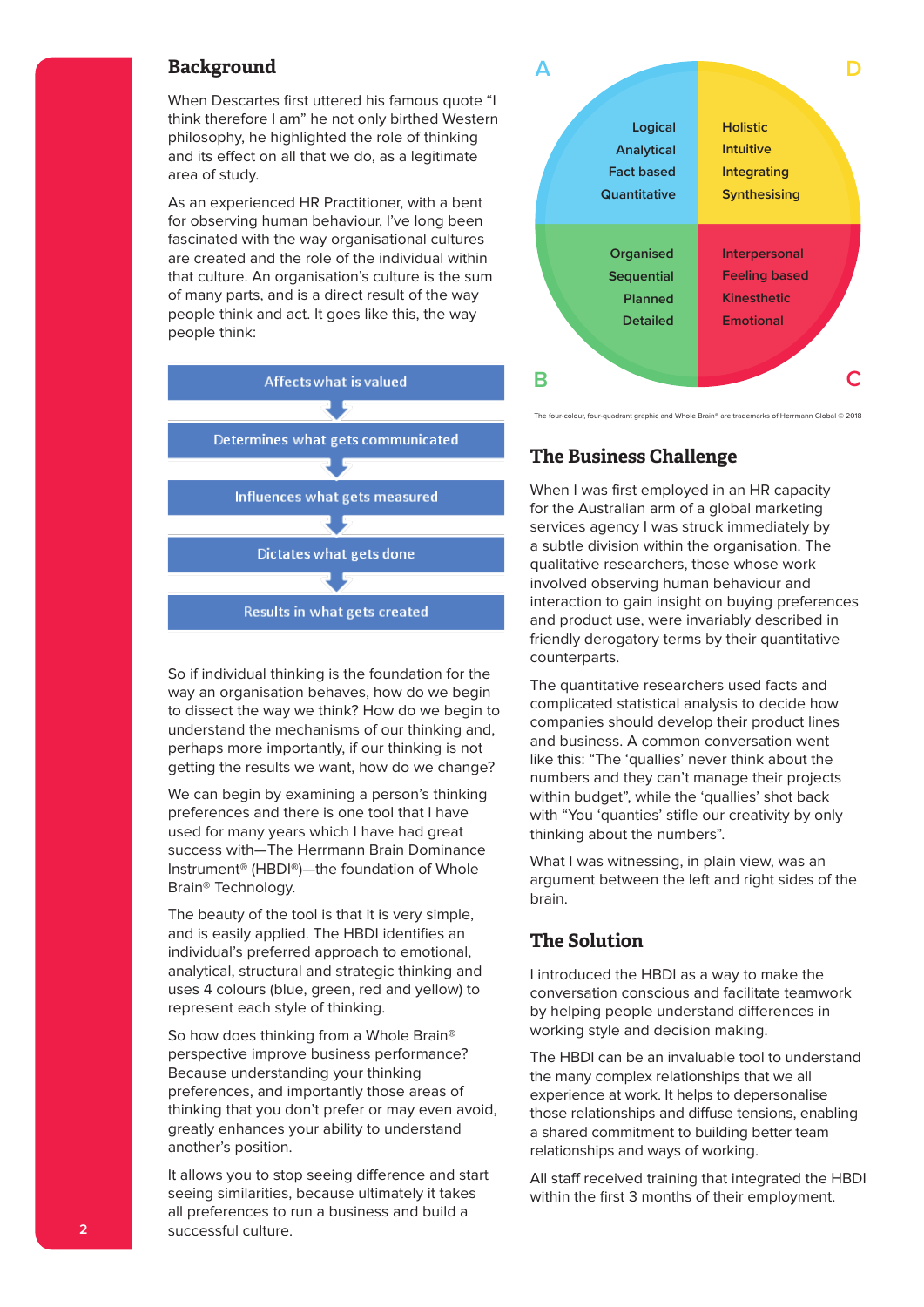Whole Brain® Thinking is a vital component of a holistic people management program and is a proven aid to support a business to its next stage

# **Results**

Within a year business metrics had improved across the board:

- engagement scores rose 20%
- sales increased 15%
- turnover reduced from 15 to 8%.
- The qualitative and quantitative teams decided they needed and liked each other so much that:
- they integrated their teams into one. The language in the organisation changed, people regularly joked "You're just being blue", or "We need to think green here", or "What colour is the client?"
- meetings were coloured coded to ensure that all four quadrants were being addressed, because people knew that it took all four quadrants to make a fully functioning team and a fully functioning business.

Whole Brain® Thinking is a vital component of a holistic people management program and is a proven aid to support a business to its next stage of growth and success.

|     | <b>Tell them</b><br>• Your objective<br>• What you want to achieve by the end<br>of the presentation<br>• Key facts and numbers<br>• Research that backs up what you're<br>saying<br>• Underlying assumptions<br>Show them by<br>• Using facts and numbers<br>• Showing evidence of clear analysis<br>• Keeping to the point<br>• Showing the logic of the ideas<br>• Providing references                                                                                                        | <b>Tell them</b><br>• Why you are talking to them<br>• Why this is important to them<br>• What other significant issues are<br>involved<br>• The main points<br>• Where this fits in the big picture<br>Show them by<br>• Using colour<br>• Using conceptual, big picture visuals<br>• Using metaphors<br>• Talking in a fast and engaging manner                                                          |            |
|-----|---------------------------------------------------------------------------------------------------------------------------------------------------------------------------------------------------------------------------------------------------------------------------------------------------------------------------------------------------------------------------------------------------------------------------------------------------------------------------------------------------|------------------------------------------------------------------------------------------------------------------------------------------------------------------------------------------------------------------------------------------------------------------------------------------------------------------------------------------------------------------------------------------------------------|------------|
| NOH | <b>Tell them</b><br>• How much time you need<br>• When and where events will occur<br>• What resources you'll need<br>• How many people are involved<br>• What constraints you are under<br>• What approach you'll use<br>• What safety measures are in place<br>Show them by<br>• Explaining how your presentation is<br>organised<br>• Providing details<br>• Using bullet points<br>• Presenting in sequential order<br>• Using a neat, clear & structured<br>format<br>• Providing references | <b>Tell them</b><br>• Who the audience is<br>• What you know about them<br>• Who has used this<br>• How others feel about it<br>• How it is user-friendly<br>• How it benefits others<br>Show them by<br>• Introducing everyone<br>• Letting them touch, feel & experience<br>it<br>• Telling real customer stories<br>• Being enthusiastic<br>• Acknowledging emotions<br>• Interacting with the audience | <b>NHO</b> |

**©2012. Robin Elliott is the Managing Director of QuickBites a business consultancy specialising in people management and learning solutions**